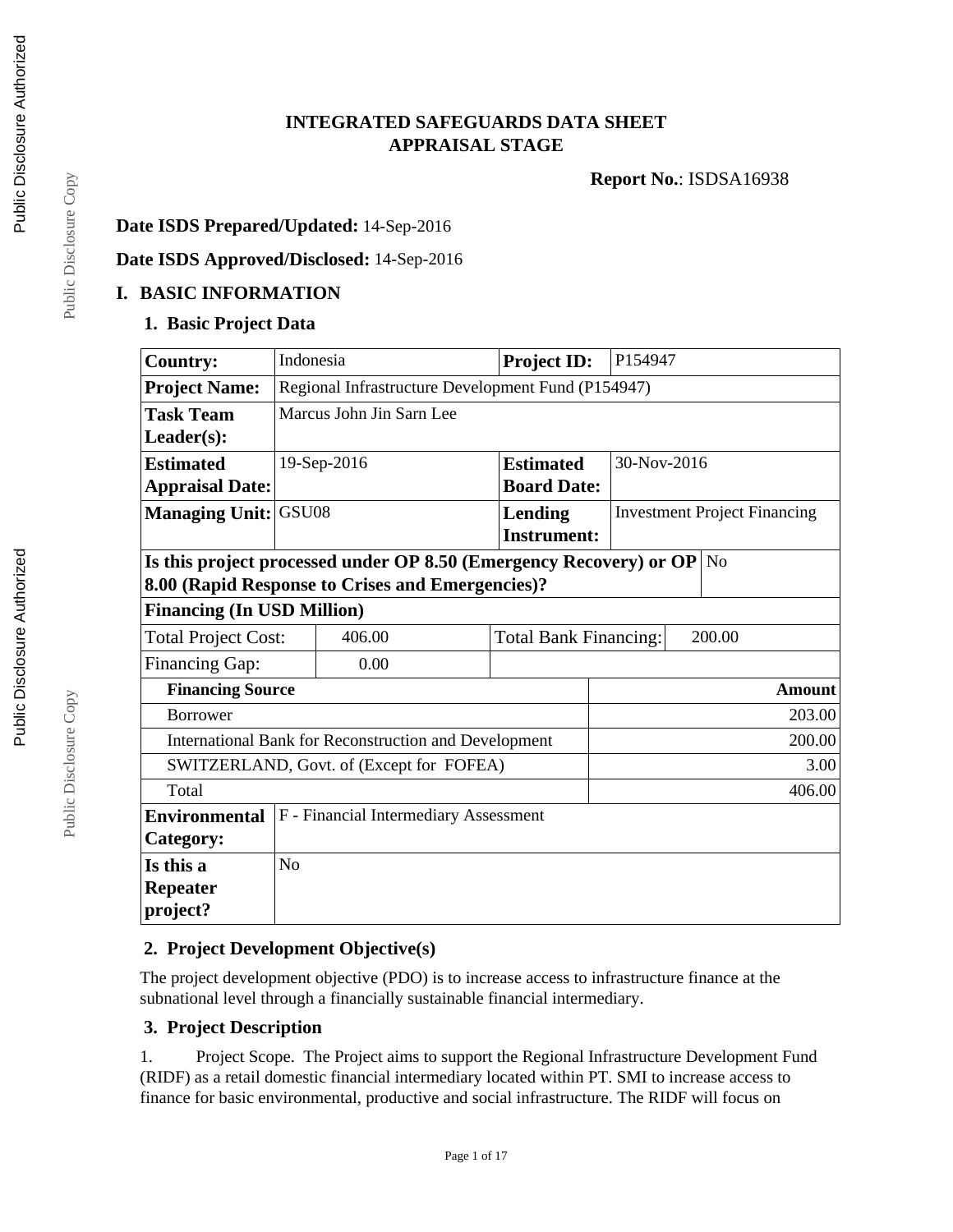meeting an existing gap at the subnational level in access to finance for economically-viable infrastructure that requires medium- to long-term tenor debt. The RIDF will be accessible to creditworthy local and provincial governments (subnational governments - SNGs) across Indonesia. However, it is expected that the RIDF business strategy will disproportionately target fast growing medium and large municipal governments across all island groups where infrastructure development is unable to keep pace with growing demand. The RIDF will be structured around principles of financial sustainability with the view in the medium-term of being able to increasingly leverage market-based sources of finance. The Project will also include the establishment of a Project Development Facility (PDF) to support the development of a subproject pipeline as well as to channel technical assistance to subnational governments in areas of project identification, design and construction supervision, and related advisory services.

2. Project Cost. The estimated Project cost is USD 406 million with a blend of Bank financing, Borrower equity contribution and bilateral donor grant contributions as outlined below.

#### Project Components

3. The project will be structured with two components as described below.

Component 1: Capital Support for RIDF (USD 400 million; comprising USD 200 million of IBRD financing and USD 200 million of Borrower equity contribution)

4. This component will provide up to USD 400 million for PT. SMI to operate RIDF as a financial intermediary lending business line, providing senior debt to subnational governments in Indonesia for economically viable infrastructure projects. The RIDF business line will be housed under the Financing and Investment Directorate of PT SMI.

5. Flow of Funds and Capital Structure. The project will provide funding to PT. SMI to capitalize the RIDF business line through a mix of debt and equity. IBRD financing under this component will be channeled through a two-stage loan process: GoI (represented by MoF) will borrow from the IBRD in foreign currency and on-lend the proceeds to PT. SMI in IDR. Under this arrangement, MoF will assume the exchange rate risk. The sub-loan from MoF to PT. SMI will be priced to cover the exchange rate risk as per GoI regulations for lending to SOEs. Matching equity contributions from GoI will be funded from cash that is currently available on PT. SMIs balance sheet. The source of this equity contribution includes asset transfers from the former Pusat Investasi Pemerintah (PIP), whose mandate for lending to subnational governments is now subsumed within PT. SMI. Additional equity contributions would come in the form of new capital injections from GoI, as needed.

6. Eligibility of RIDF Borrowers. RIDF will extend loans directly, at its own credit risk, to creditworthy subnational governments as final borrowers. It is anticipated that RIDFs initial focus will be on district-level (kota and kabupaten) governments, before eventually scaling up to more complex regional and inter-regional projects at the provincial level as its appraisal and financial capacity deepens. As its business grows, RIDF could also lend directly to local-level state-owned enterprises (e.g. PDAMs and Perusahaan Daerah (PD)). To be eligible to borrow from RIDF, a subnational government must satisfy eight criteria under existing GoI regulations.

7. Eligibility of Subprojects. RIDF will fund subprojects under an open menu of environmental, social and productive infrastructure that fall within the clear jurisdictional responsibility of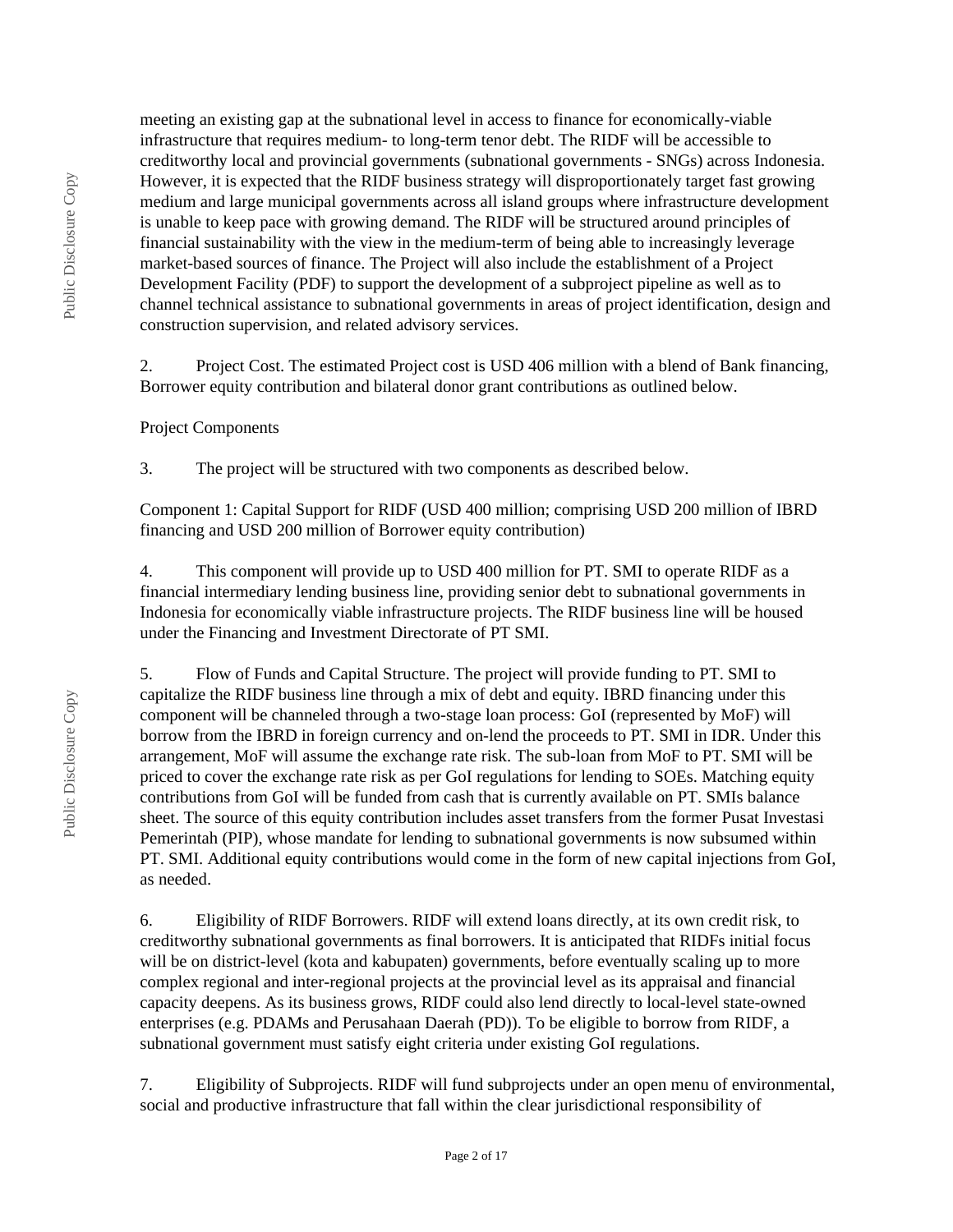subnational governments under Indonesias decentralized system. Subprojects must also be economically viable and have clear development and poverty reduction impacts. Eligible key sectors include water supply and sanitation, environmental infrastructure (including energy efficiency subprojects), low-income housing and slum upgrading, transportation and logistics infrastructure, and social infrastructure (details in PAD Annex 2).

8. Detailed operating procedures covering sector eligibility and associated technical, economic, financial, social and environmental appraisal criteria are in RIDF Operations Manual (OM), which has been developed in accordance with RIDFs Environmental and Social Management Framework (ESMF). Important eligibility conditions for subprojects include, amongst others: (i) all necessary statutory clearances have been obtained, and are fully documented in the project evaluation report; (ii) compliance with environmental and social standards as set forth in ESMF; (iii) use of the most appropriate and cost-effective technology and technical norms and specifications.

9. Framework Approach and Subproject Pipeline. This project is being designed and appraised under a framework approach, where the assessment of project readiness requires that corporate systems, regulations and detailed operating procedures have been developed and put in place. At appraisal, the project does not include a definitive list of subproject investments. Nonetheless, the project preparation process has identified and pre-screened a list of potential subprojects that would be subject to full appraisal as per RIDF operating procedures during project implementation. From the market assessment, the list contains 18 subprojects spread across 10 subnational governments throughout Indonesia, with an estimated investment value of more than USD 567.5 million. Subnational governments that are requesting support from PT. SMI have proposed 32 subprojects with an estimated value of around USD 453.8 million. The investment value of individual subprojects ranges between USD 10 and 90 million. This list of potential subprojects has not yet been fully appraised by PT. SMI, and so not all subprojects and subnational governments that have applied for RIDF financing will necessarily pass the complete set of assessments and screening that will be undertaken by RIDF.

10. Lending Policies. RIDF core lending policies will include the following:

(i) Appraisal of subprojects on the basis of economic rather than financial viability;

(ii) Use of cost plus pricing (i.e. to cover the cost of capital, operating expenses and anticipated risk);

(iii) Medium to long-term tenor loans (e.g. minimum tenor of 5 years, up to a maximum of 20 years);

(iv) Loans will be general obligations of the subnational governments with the status of senior debt;

(v) Rigorous provisioning norms consistent with OJK regulations; and

(vi) A clear system of prudential norms.

11. The set of recommended prudential norms for RIDF include:

(i) Maximum loan value of 90 percent of the total cost of a subproject;

(ii) Single borrower limit of not more than 15 percent of RIDF total assets;

(iii) Single subproject limit of not more than 10 percent of RIDF total assets;

(iv) Single sector limit of not more than 35 percent of RIDF total assets.

12. Security Structure. Under current regulations, subnational governments are not allowed to pledge their future revenues or assets as security. Furthermore, only MoF can exercise an intercept of transfers to subnational governments. Therefore, a security structure has been designed for RIDF that is a post-default guarantee with intercept mechanism that would provide protection to PT. SMI in the case of borrower default. Under this structure, all RIDF lending would be covered by a full guarantee from MoF in the case of default by a subnational government. A contingency fund will be set up at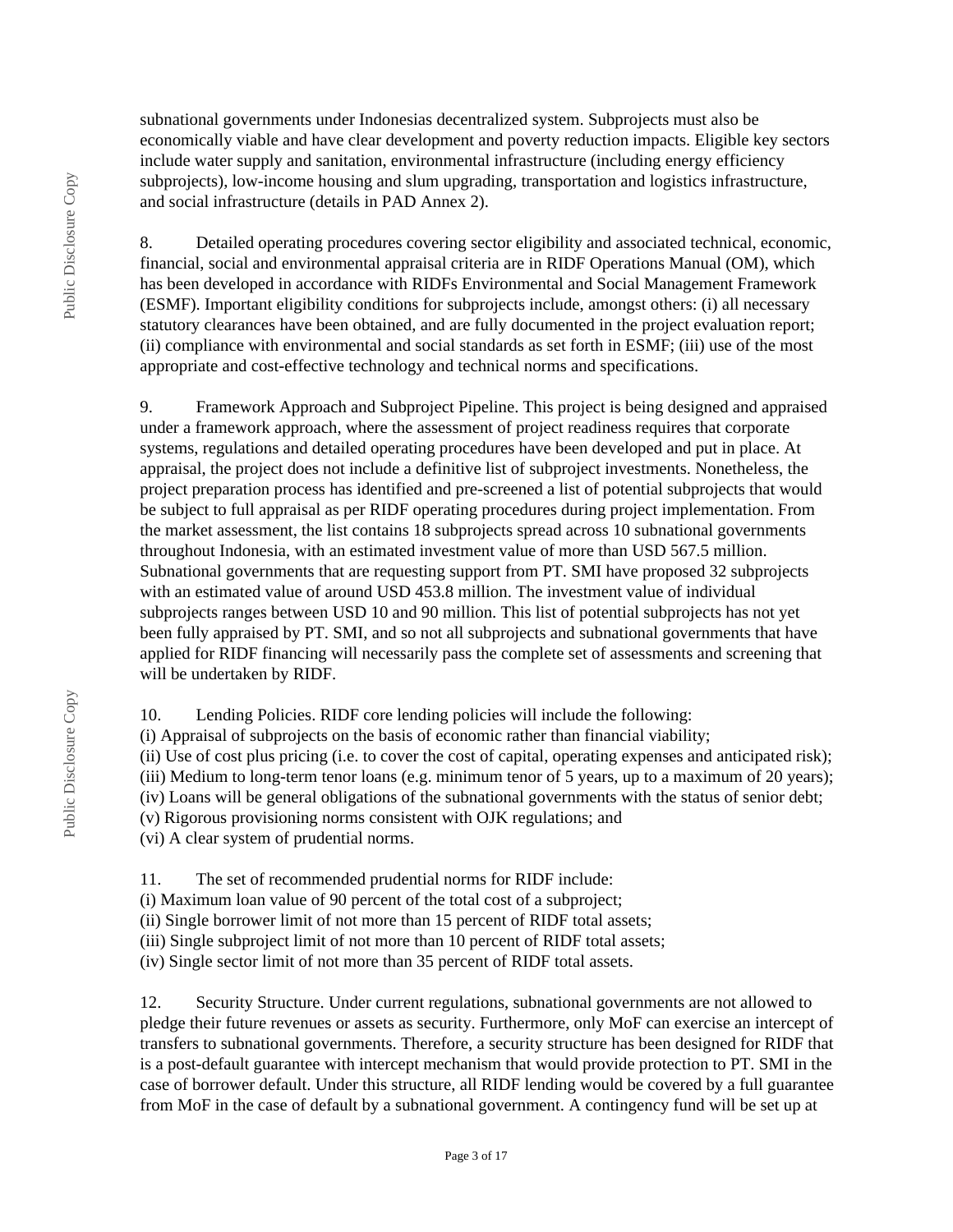MoF for this purpose. Upon the triggering of the guarantee, MoF would transfer the necessary amount from the contingency fund to PT. SMI to cover the value of the executed guarantee. MoF would then intercept intergovernmental transfers to the subnational government in question, to replenish the contingency fund.

Component 2: RIDF Project Development Facility (USD 6 million; comprising USD 3 million of bilateral grant financing and USD 3 million of Borrower contribution)

13. A Project Development Facility (PDF) will be established as part of this project, with the objective of building a subproject pipeline for RIDF by supporting subnational governments in subproject identification, planning and preparation. PDF support will help ensure that subprojects are consistent with the technical, financial, economic, social and environmental appraisal standards of RIDF.

14. The activities eligible for PDF support are:

(i) project identification and preliminary structuring;

(ii) project preparation studies, including feasibility studies, detailed engineering designs, and safeguards instruments;

(iii) design and supervision assistance;

(iv) advisory services related to financial management, environmental and social assessments, etc.; and

(v) preparation of procurement and contract documents.

15. These activities are consistent with good practice cases of similar facilities in India, the Philippines and South Africa. These facilities are typically revolving funds financed by the respective government and international agencies. They provide assistance in the areas of undertaking prefeasibility studies, environmental and social impact assessments, project documentation and preparation of detailed project reports.

16. The PDF will be housed under a separate business unit within PT. SMI, specifically under the Project Development and Advisory Directorate. This division already undertakes activities similar to those proposed for the PDF, which would become an additional activity under the same directorial oversight. The PDF would naturally adopt the same eligibility and compliance standards of RIDF.

17. Half of the initial funding for the PDF, in the amount of USD 3 million, has been committed by SECO through the Indonesia Sustainable Urbanization (IDSUN) MDTF. The Administration Agreement for the IDSUN MDTF was signed between the Government of Switzerland and the Bank in May 2016. The Bank will channel the grant from SECO to PT. SMI through a Recipient-executed Trust Fund (RETF) arrangement, which is being processed in parallel with the preparation of the IBRD loan for RIDF.

# **4. Project location and salient physical characteristics relevant to the safeguard analysis (if known)**

18. The initial list of potential subprojects identified from the Market Demand Analysis, Workshops and subnational government applications (refer to PAD Annex 5) shows that applications came from subnational governments (districts/kabupatens and cities/kotas) located in 20 provinces (out of 34 provinces in the country). The applications covered various types of subprojects, among others are water supply, solid waste management, sewerage, roads and bridge, drainage, irrigation,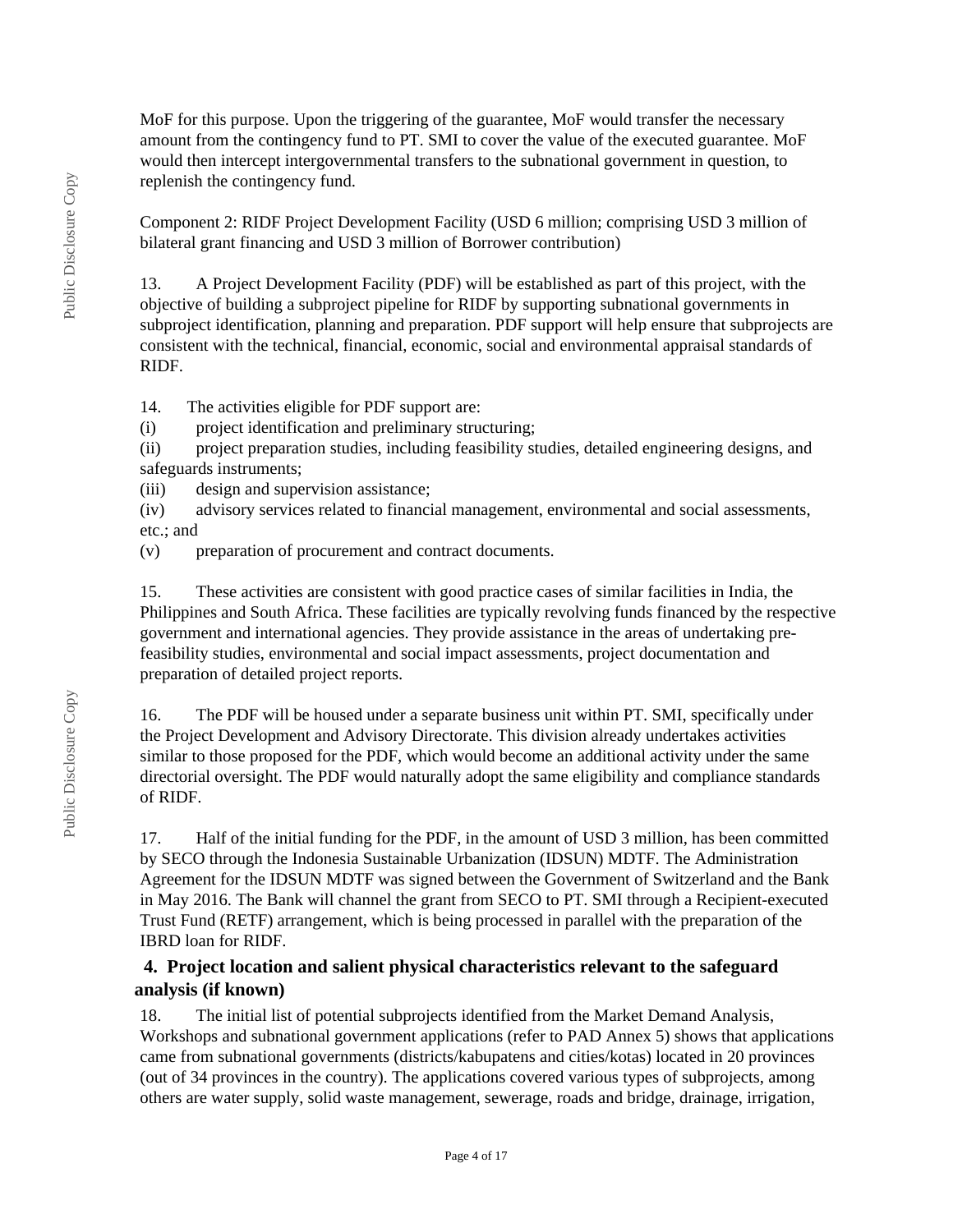hospitals, and traditional markets, all of which fall within the eligible key sectors of RIDF. In terms of proposed investment values, roads/bridges and hospitals constitute the two largest sectors, i.e., 76% and 21% respectively. Based on the applications, PT. SMI is developing its subproject pipeline using a set of screening criteria that will produce a list of potential subprojects eligible to proceed with their preparation to get RIDF funding.

19. Overall, investment size of the potential proposed subprojects range from USD 3 to 91 million. For roads, the size ranges between USD 7.14 and 90.64 million, and bridges USD 7.0 to 22.6. The investment size for hospitals range between USD 3 and 26.5 million. Looking at the nature and investment size of the proposed subprojects from the subnational government applicants, and learning from similar types of subprojects implemented in the past, environmental and social impacts will likely be medium to high, especially for new subprojects. Field visits to the PIP-supported subprojects suggested that for the onsite redevelopment and expansion of existing infrastructure, environmental and social impacts are low to moderate, site specific and can be managed locally by the subnational governments, as was the case of redevelopment and expansion of public markets in Karangasem, Temanggung and medium-sized hospitals in Karangasem and Bangkalan. Social impacts may arise during the construction such as the temporary relocation of the users of the redeveloped markets and hospitals, as well as temporary physical disturbance and economic disruption. At this stage, RIDFs potential subprojects pipeline is being developed with the dynamics of the number of applicants. Applicants that will be included in the RIDFs pipeline for further process to get the loan funding are not confirmed. At this point, footprints and impacts areas of subprojects cannot be determined. Locations and scope of the environmental and social impacts of subprojects will be identified and assessed during the RIDF operation at the subproject screenings and appraisal stage.

20. The proposed PDF intends to provide technical assistance (TA) and capacity building (CB) for the subnational governments who would seek financing support from PT. SMI for infrastructure development to be financed by RIDF under Component 1. The objectives of PDF are to meet the capacity gap of subnational governments in planning and designing subprojects as well as generate subproject pipeline for RIDF and ensure quality delivery of subprojects. The TA and CB will focus on assisting the subnational governments in preparing subprojects of the same five key eligible sectors of RIDF. As explained in the project description above (Component 2), the scope of the TA includes among others, preparation of feasibility studies, detailed engineering designs (DEDs) and necessary environmental and social safeguards instruments, design and supervision assistance, preparation of procurement and contract documents. The detailed and specific downstream activities resulted from the outputs of the TA (such as FS and DED) will be identified during RIDF implementation when the PDF is established and in operation. As is the case with RIDF, subnational governments who apply and eligible to get assistance from the PDF operations will come from anywhere in the country, and therefore potential environmental and social impacts of the downstream activities of the outputs produced by the TA will also geographically spread out in the country, but yet unknown at this stage. However, the list of typical potential impact from future RIDF activities has been identified in the ESMF that can be used when preparing the ToR for FS or DED. A separate project to manage the grant for this PDF has been created with FI category. As the objectives of PDF are to meet the capacity gap of subnational governments in planning and designing subprojects as well as generate subproject pipeline for RIDF ensu ring acceptable standards of quality delivery of subprojects including safeguards, the RIDF and PDF will adopt a single ESMF.

#### **5. Environmental and Social Safeguards Specialists**

Indira Dharmapatni (GSUID)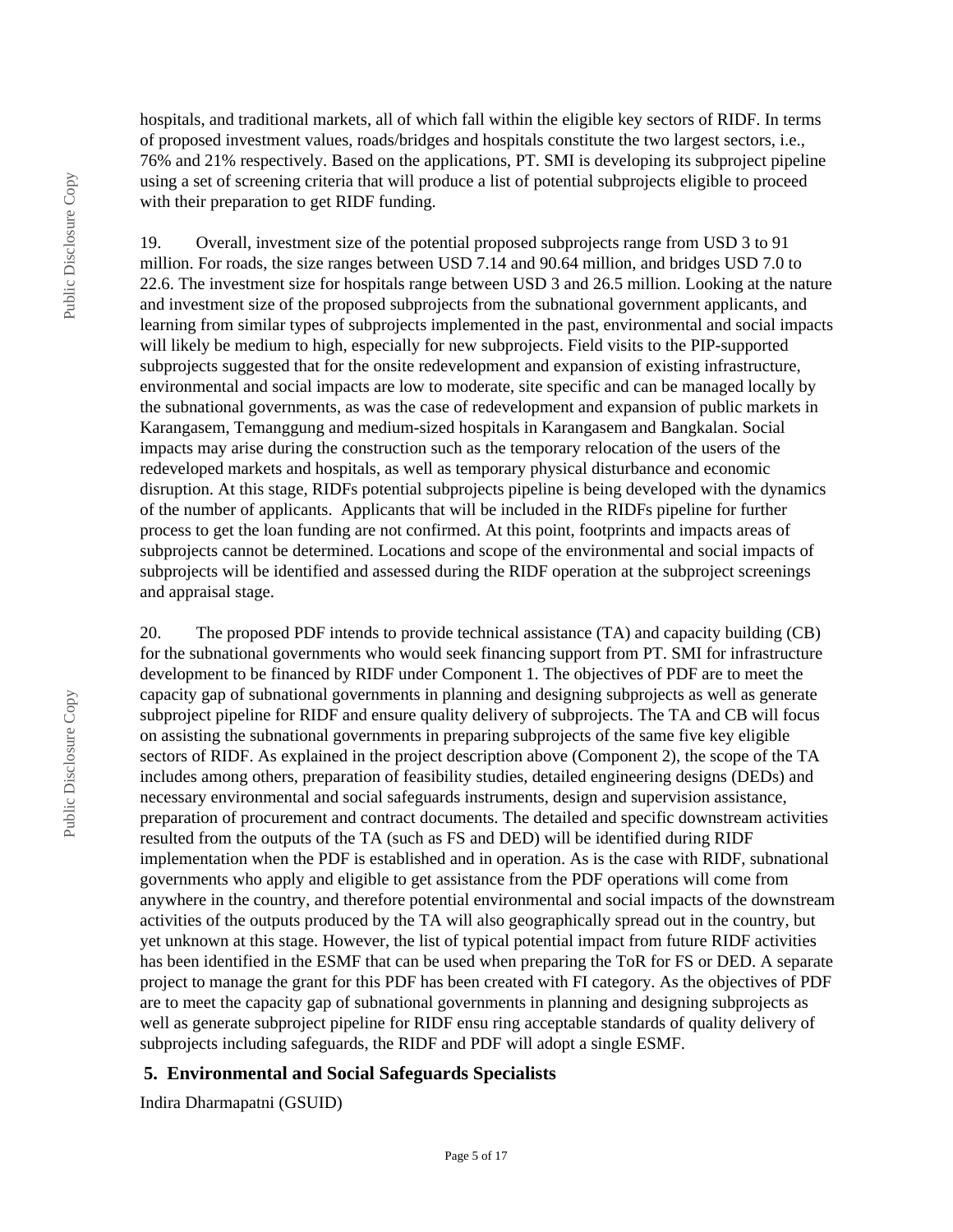Krisnan Pitradjaja Isomartana (GEN2A)

| <b>6. Safeguard Policies</b>           | <b>Triggered?</b> | <b>Explanation (Optional)</b>                                                                                                                                                                                                                                                                                                                                                                                                                                                                                                                                                                                                                                                                                                                                                                                                                                                                                                                                                                                                                                                                                                                                                                                                                                                                                                                                                                                                                                                                                                    |
|----------------------------------------|-------------------|----------------------------------------------------------------------------------------------------------------------------------------------------------------------------------------------------------------------------------------------------------------------------------------------------------------------------------------------------------------------------------------------------------------------------------------------------------------------------------------------------------------------------------------------------------------------------------------------------------------------------------------------------------------------------------------------------------------------------------------------------------------------------------------------------------------------------------------------------------------------------------------------------------------------------------------------------------------------------------------------------------------------------------------------------------------------------------------------------------------------------------------------------------------------------------------------------------------------------------------------------------------------------------------------------------------------------------------------------------------------------------------------------------------------------------------------------------------------------------------------------------------------------------|
| Environmental<br>Assessment OP/BP 4.01 | Yes               | RIDF will finance environmental infrastructure<br>investments such as water and sewage treatment plant,<br>sanitary landfill, hazardous waste management facilities,<br>hospital revitalization and urban slums improvement that<br>will bring existent benefits for the surrounding<br>communities. The Project Development Facilities under<br>RIDF will provide benefits as well as it will ensure that<br>safeguards considerations are taken into account during<br>feasibility studies and it will support the SNG in preparing<br>the safeguards instruments (EIA, EMP, LARAP, IPP).<br>The project is proposed to be Category FI because it<br>involves investment of Bank funds through a financial<br>intermediary, in subprojects that may result in adverse<br>environmental impacts. As an FI project, subprojects to be<br>financed could fall as Category A or B. Potential<br>environmental and social impacts from infrastructure<br>construction might be significant, diverse and irreversible<br>such as morphology change, adverse impacts to air, water<br>bodies, natural habitats and potential induced impact such<br>as a new access to forest area. The project shall also have<br>likely social impacts other than land acquisition and<br>resettlement (such as influx management, HIV Aids etc)<br>and also there is possibility of cumulative impacts and<br>other impacts related to linked activities funded by<br>government or other donors and potential impacts of<br>ancillary facilities. |
|                                        |                   | However, the scale and location of impacts can only be<br>identified during RIDF operation when it screens and<br>reviews the subproject proposals/document packages<br>submitted by subnational governments seeking<br>infrastructure financing from RIDF. Impact assessment,<br>minimization and mitigation measures through the<br>conduct of an ESIA will have to be prepared by<br>subnational governments and approved and monitored by<br>RIDF based on an Environmental and Social Safeguards<br>Framework (ESMF) that was approved by the Bank prior<br>to appraisal. The ESMF will be an integral part of the<br>Operations Manual to be adopted by RIDF prior to loan<br>effectiveness.<br>The ESMF refers to the Bank's Interim Guidelines on the                                                                                                                                                                                                                                                                                                                                                                                                                                                                                                                                                                                                                                                                                                                                                                    |
|                                        |                   | Application of Bank Safeguard Policies for TA and TFs                                                                                                                                                                                                                                                                                                                                                                                                                                                                                                                                                                                                                                                                                                                                                                                                                                                                                                                                                                                                                                                                                                                                                                                                                                                                                                                                                                                                                                                                            |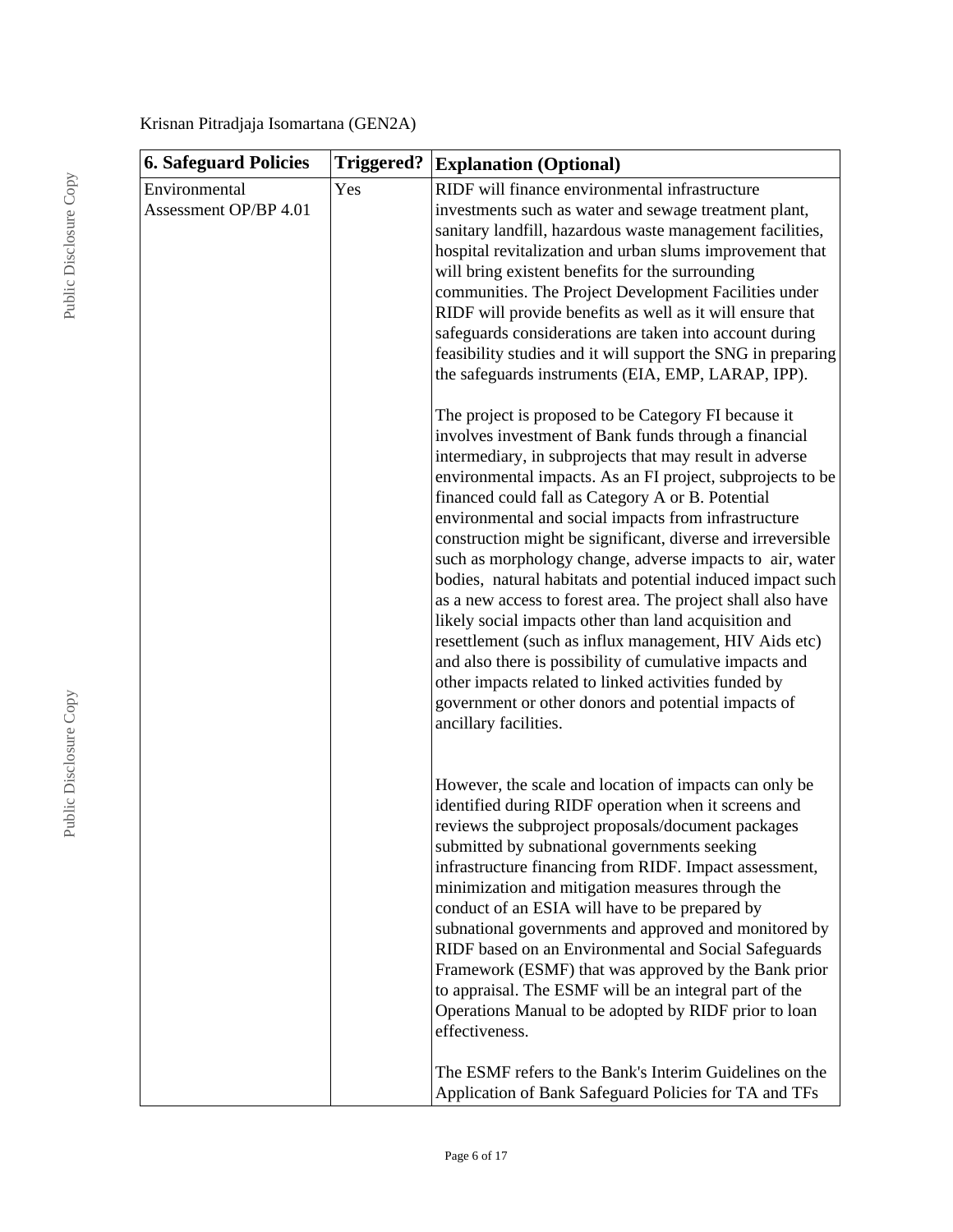|                                |     | for Component 2 activities (PDF).                                                                                                                                                                                                                                                                                                                                                                                                                                                                                                                                                                                                                                                                                                                               |
|--------------------------------|-----|-----------------------------------------------------------------------------------------------------------------------------------------------------------------------------------------------------------------------------------------------------------------------------------------------------------------------------------------------------------------------------------------------------------------------------------------------------------------------------------------------------------------------------------------------------------------------------------------------------------------------------------------------------------------------------------------------------------------------------------------------------------------|
| Natural Habitats OP/BP<br>4.04 | Yes | Some of the subprojects may affect natural habitats<br>especially for municipalities or districts located in eastern<br>part of Indonesia (e.g. Papua, Kalimantan, Sulawesi,<br>NTB). Potential impacts from road constructions,<br>drainage, water supply system on Natural Habitat will be<br>screened and addressed through the ESMF, which will<br>spell out that the project shall not finance any<br>development on protected areas nor with potential<br>significant conversion or degradation to critical natural<br>habitats or natural habitats.                                                                                                                                                                                                      |
|                                |     | For a subproject that is located adjacent to a protected<br>areas or that may change the purpose and/or designation<br>of a protected area or natural habitats, the subnational<br>government shall be required to prepare a full<br>environmental assessment (an ESIA or to conduct<br>AMDAL study acceptable to the Bank). This includes:<br>forest protection area; river edges; marine/freshwater<br>conservation areas; nature tourism park; peat areas; areas,<br>surrounding lakes and reservoirs, coastal mangrove areas,<br>water catchment areas; national parks; coastal edges,<br>forest parks; cultural reserves; areas surrounding springs;<br>scientific research areas; nature conservation areas; and<br>areas susceptible to natural hazards. |
|                                |     | Other typical subprojects such as hospitals, traditional<br>markets, urban sewerage system, might have less potential<br>impacts to natural habitats. An assessment of potential<br>subprojects and subnational governments shows that<br>many subprojects are infrastructure located in urban areas<br>(Annex 5).                                                                                                                                                                                                                                                                                                                                                                                                                                              |
|                                |     | Subprojects with less potential environmental impacts to<br>natural habitats will not automatically be considered to<br>require only UKL UPL or EMP. A careful potential<br>impact assessment shall be conducted guided by the<br>ESMF.                                                                                                                                                                                                                                                                                                                                                                                                                                                                                                                         |
| Forests OP/BP 4.36             | Yes | Potential subprojects will not involve commercial forest<br>plantation, but some other investments proposal may take<br>place in close proximity to or within forest areas. The<br>project, through its ESMF, shall screen out any<br>subprojects with potential significant conversion or<br>degradation to critical natural forest or natural forest<br>(protection forest, conservation forest). For a subproject<br>that is located in production forest area, the subnational                                                                                                                                                                                                                                                                              |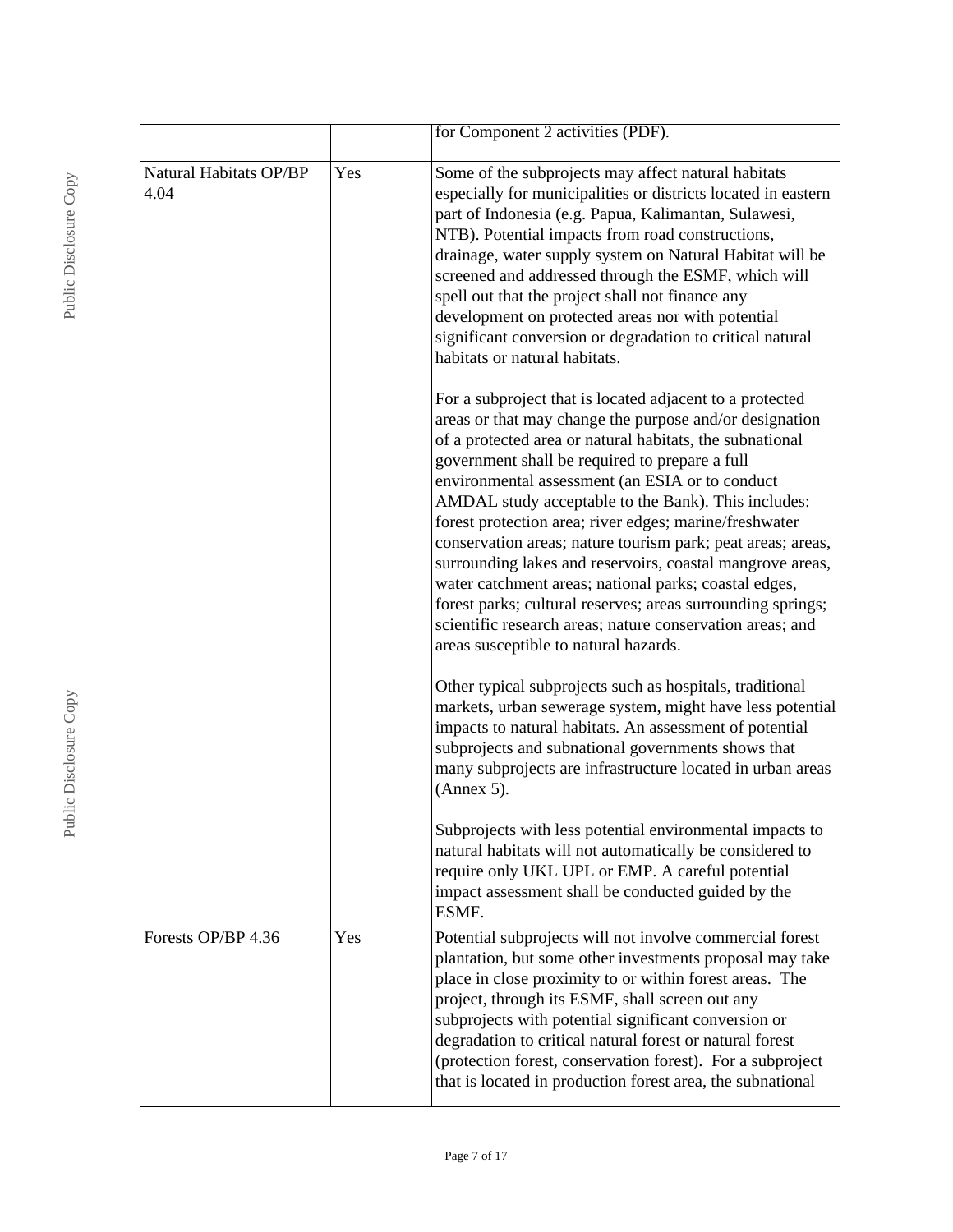|                                           |     | government shall prepare an environmental assessment<br>and shall fulfill forestry regulation for land use permit as<br>per Bank related previous investment project (Upper<br>Cisokan Pumped Storage etc.).                                                                                                                                                                                                                                                                                                                                                                                                                                                                                                                                                                                                                                                                                                                                                                                                                      |
|-------------------------------------------|-----|-----------------------------------------------------------------------------------------------------------------------------------------------------------------------------------------------------------------------------------------------------------------------------------------------------------------------------------------------------------------------------------------------------------------------------------------------------------------------------------------------------------------------------------------------------------------------------------------------------------------------------------------------------------------------------------------------------------------------------------------------------------------------------------------------------------------------------------------------------------------------------------------------------------------------------------------------------------------------------------------------------------------------------------|
| Pest Management OP 4.09 Yes               |     | The policy is triggered as there are potential irrigation<br>subprojects proposed by subnational governments. From<br>38 applicants (bottom up approach) there is one proposal<br>related to irrigation improvement from West Sumatra.<br>The project, including subprojects, shall not finance the<br>purchase of pesticides. A specific mitigation measure<br>shall be elaborated in the ESIA or EMP for the<br>construction of new irrigation systems for a large<br>coverage area (such as more than 3,000 ha) as this would<br>potentially increase pesticide use significantly. For<br>irrigation projects with medium scale such as the above<br>mentioned, the implementation of IPM (Integrated Pest<br>Management) will become part of the Environmental<br>Management Plan. The preparation of IPM will be guided<br>by the ESMF, which uses the WBG Industry Sector<br>Guidelines for Crop Production in terms of integrated pest<br>management.                                                                      |
| Physical Cultural<br>Resources OP/BP 4.11 | Yes | Some of the subprojects included under RIDF may affect<br>cultural property and trigger OP 4.11. The environmental<br>screening procedure in the ESMF to be included under the<br>project will ensure it will not adversely affect sites having<br>archeological, paleontological, historical, religious or<br>unique natural values. Any contracts under the project<br>will include a provision covering procedures to be<br>followed in the event of chance finds.                                                                                                                                                                                                                                                                                                                                                                                                                                                                                                                                                             |
| Indigenous Peoples OP/<br><b>BP</b> 4.10  | Yes | The project anticipates that any LG and subprojects<br>eligible for RIDF financing will come from widely<br>geographically distributed areas in the country and<br>therefore IPs communities which includes Masyarakat<br>Adat (MA) or Masyarakat Hukum Adat (MHA)<br>communities might presence and affected. The presence<br>and impacts (positive and adverse) on IPs including MHA<br>communities can only be identified during the operations<br>of RIDF through the review of subproject proposals<br>submitted by the subnational governments. PT SMI has<br>developed an ESMF which includes an IPPF to screen the<br>IPs presence once the eligible subnational government<br>and potential subprojects seeking RIDF support are<br>defined, to assess the potential positive and adverse<br>impacts, and develop measures to engage the IPs<br>community in the subproject so that they will receive a<br>fair benefits and avoid or mitigate adverse impacts<br>through a free, prior, and informed consultations with |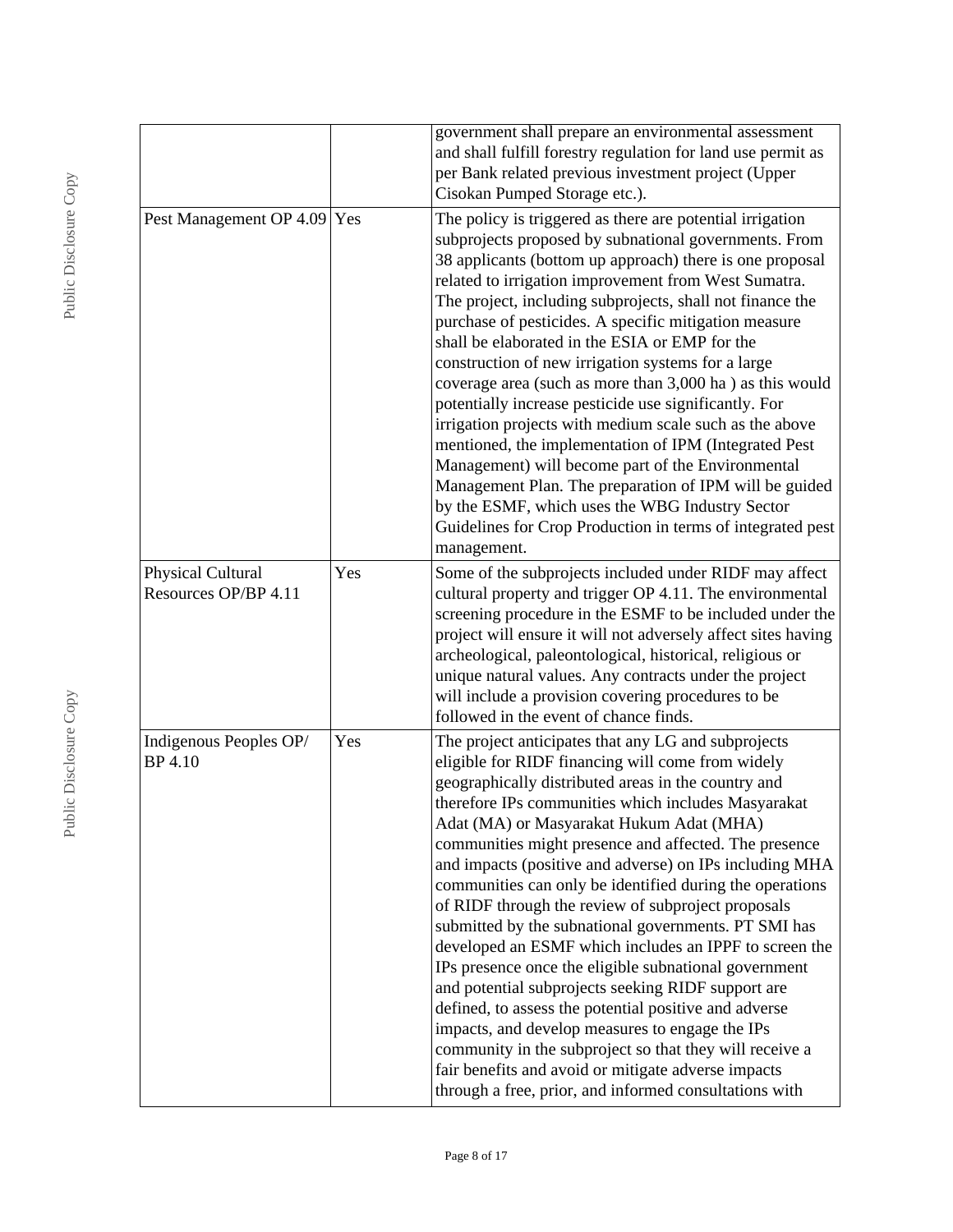|                                               |     | them. The IPPF was prepared in accordance to the OP<br>4.10 and relevant GoI laws and regulations. The IPPF is<br>part of the ESMF while also being a stand-alone<br>document.                                                                                                                                                                                                                                                                                                                                                                                                                                                                                                                                                                                                                                                                                                                                                                                                                                                                                                                                                                                                                                                                                                                                                                                                                                                                                                                                                                                                                                                                                                                                                                                                                                                                                                                                                                                      |
|-----------------------------------------------|-----|---------------------------------------------------------------------------------------------------------------------------------------------------------------------------------------------------------------------------------------------------------------------------------------------------------------------------------------------------------------------------------------------------------------------------------------------------------------------------------------------------------------------------------------------------------------------------------------------------------------------------------------------------------------------------------------------------------------------------------------------------------------------------------------------------------------------------------------------------------------------------------------------------------------------------------------------------------------------------------------------------------------------------------------------------------------------------------------------------------------------------------------------------------------------------------------------------------------------------------------------------------------------------------------------------------------------------------------------------------------------------------------------------------------------------------------------------------------------------------------------------------------------------------------------------------------------------------------------------------------------------------------------------------------------------------------------------------------------------------------------------------------------------------------------------------------------------------------------------------------------------------------------------------------------------------------------------------------------|
|                                               |     | The ESMF is also applicable for the PDF operations,<br>specifically to manage impacts (positive and negative) on<br>IPs communities due to the downstream activities of the<br>outputs of the TA and capacity building activities<br>provided by the PDF operations. IPPF is part of the<br>ESMF. The ESMF also includes requirements specified in<br>the Bank's Interim Guidelines on the Application of Bank<br>Safeguard Policies for TA and TFs for PDF operations<br>(component 2).                                                                                                                                                                                                                                                                                                                                                                                                                                                                                                                                                                                                                                                                                                                                                                                                                                                                                                                                                                                                                                                                                                                                                                                                                                                                                                                                                                                                                                                                            |
| <b>Involuntary Resettlement</b><br>OP/BP 4.12 | Yes | The project anticipates that the clients of PT. SMI could<br>be any subnational governments and subprojects eligible<br>for financing with a set of criteria for borrowing. The<br>Market Assessment Study, workshops and applications<br>shows that subnational governments interested in<br>borrowing are located in geographically wide areas in the<br>country. Eligible sectors include: (i) water supply and<br>sanitation; (ii) environmental infrastructure such as solid<br>waste and drainage; (iii) slum upgrading; (iv)<br>transportation and logistics infrastructure; and (v) social<br>infrastructure such as educational and health facilities.<br>Proposed subprojects will very likely involve land<br>acquisition and/or resettlement. Locations, characteristics<br>and scale of subprojects and hence, the nature and<br>intensity as well as social impacts due to involuntary land<br>acquisition and/or resettlement and/or access restriction to<br>protected areas as per OP 4.12 policy are yet to be<br>identified during the operations of the RIDF through the<br>review of subproject proposals submitted by subnational<br>governments. Given the nature of subprojects seeking for<br>RIDF financing as described in the Project Description,<br>subprojects will have medium to high social impacts. PT<br>SMI has developed an ESMF which includes a Land<br>Acquisition and Resettlement Policy Framework<br>(LARPF) and a Process Framework (PF) to screen and<br>assess subprojects on the intensity of the potential land<br>acquisition and resettlement and social impacts due to<br>these activities, to identify mitigation measures and<br>appropriate instrument (such as LARAP, or a Plan of<br>Action), to guide subnational governments in preparing<br>such instruments and consistently implement them. The<br>LARPF includes Grievance Redress Mechanisms and<br>Disclosures requirements. The LARPF and PF were |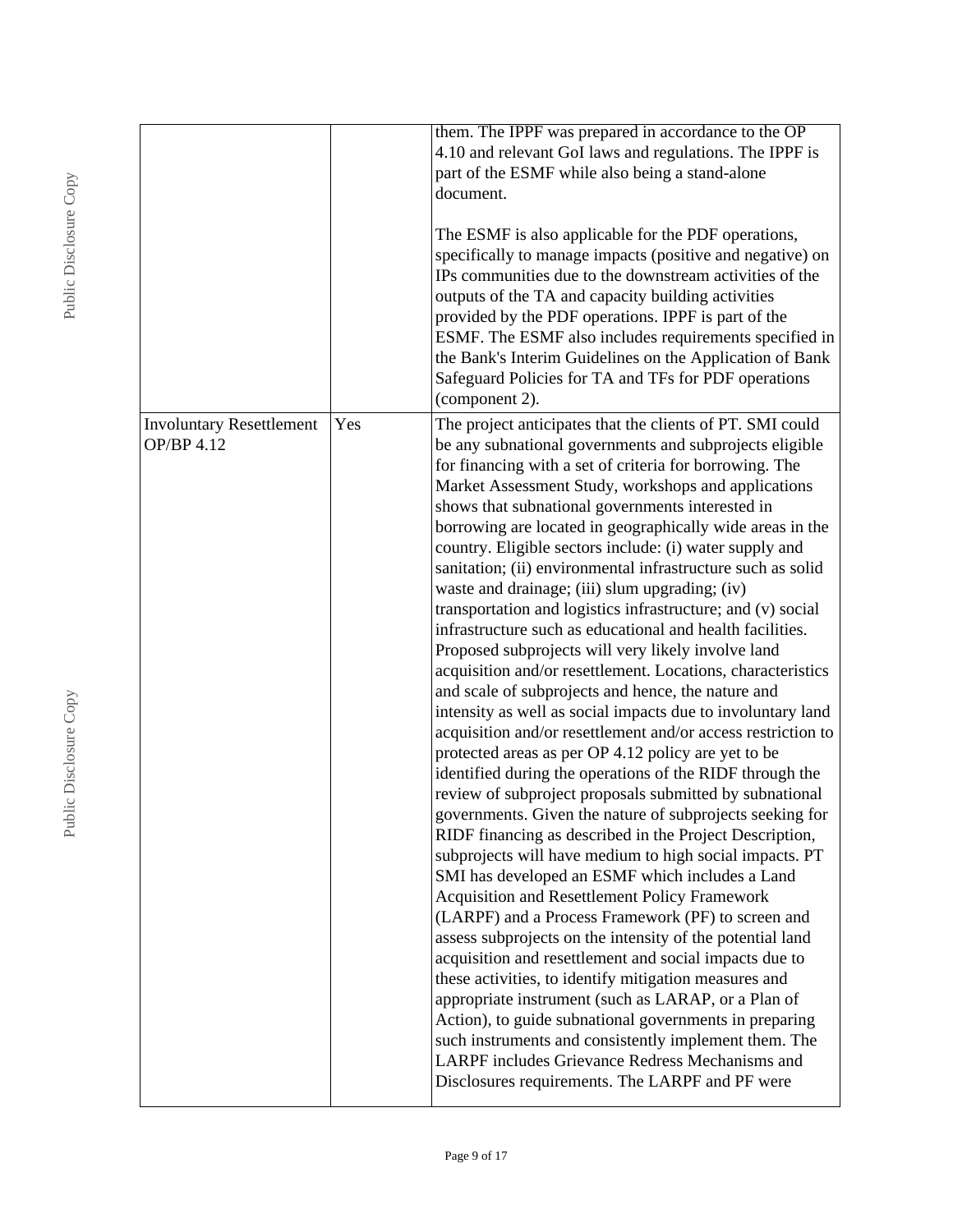|                                                   |                | developed in compliance with OP 4.12 and relevant GoI<br>laws and regulations. The LARPF and PF are part of the<br>ESMF while also being a stand-alone document.                                                                                                                                                                                                                                                                                                                                                                                                                                                       |
|---------------------------------------------------|----------------|------------------------------------------------------------------------------------------------------------------------------------------------------------------------------------------------------------------------------------------------------------------------------------------------------------------------------------------------------------------------------------------------------------------------------------------------------------------------------------------------------------------------------------------------------------------------------------------------------------------------|
|                                                   |                | The ESMF has covered specific aspects to manage social<br>impacts (positive and negative) of subprojects due to<br>involuntary land taking and/or resettlement and/or<br>restriction of access to protected areas and designated<br>parks that may take place in the downstream activities of<br>the outputs of the TA and capacity building activities<br>provided by the PDF operations. LARPF and PF are parts<br>of the ESMF. The ESMF also covers requirements<br>specified in the Bank's Interim Guidelines on the<br>Application of Bank Safeguard Policies for TA and TFs<br>for PDF operations (component 2). |
| Safety of Dams OP/BP<br>4.37                      | Yes            | The project might finance the construction of a dam as<br>part of water supply system and water resource<br>management infrastructure in the region                                                                                                                                                                                                                                                                                                                                                                                                                                                                    |
|                                                   |                | For small dams $\left($ < 15 m in height), policy requirement is<br>for the dam to be designed by a qualified engineer. For<br>large dams (15 m and higher), the ESMF shall requires<br>reviews by an independent panel of experts, preparation<br>and implementation of detail plans (construction,<br>instrumentation, operation and maintenance, and<br>emergency preparedness), prequalification of bidders and<br>periodic safety inspections of the dam after completion.                                                                                                                                        |
| Projects on International<br>Waterways OP/BP 7.50 | N <sub>o</sub> | Subprojects to be financed by RIDF shall not be located<br>in any international waterways. Confirmation on this will<br>be done during the screening stage as required by the<br>ESMF.                                                                                                                                                                                                                                                                                                                                                                                                                                 |
| Projects in Disputed<br>Areas OP/BP 7.60          | No             | Subprojects to be financed by RIDF shall not be located<br>in any disputed areas. Confirmation on this will be done<br>during the screening stage as required by the ESMF.                                                                                                                                                                                                                                                                                                                                                                                                                                             |

# **II. Key Safeguard Policy Issues and Their Management**

# *A. Summary of Key Safeguard Issues*

### **1. Describe any safeguard issues and impacts associated with the proposed project. Identify and describe any potential large scale, significant and/or irreversible impacts:**

Given the nature of eligible sectors of RIDF, potential environmental and social impacts of subprojects will range from medium to high, significant, diverse, and irreversible. Potential significant/large scale impacts from the water supply projects, sewerage system, road and bridges, and hospital constructions are mainly from the construction activities (such as morphology change, impact to air, water bodies, natural habitats, and potential induced impact such as a new access to forest area). Other than that, land acquisition and hazardous waste management could also become the potential significant impacts.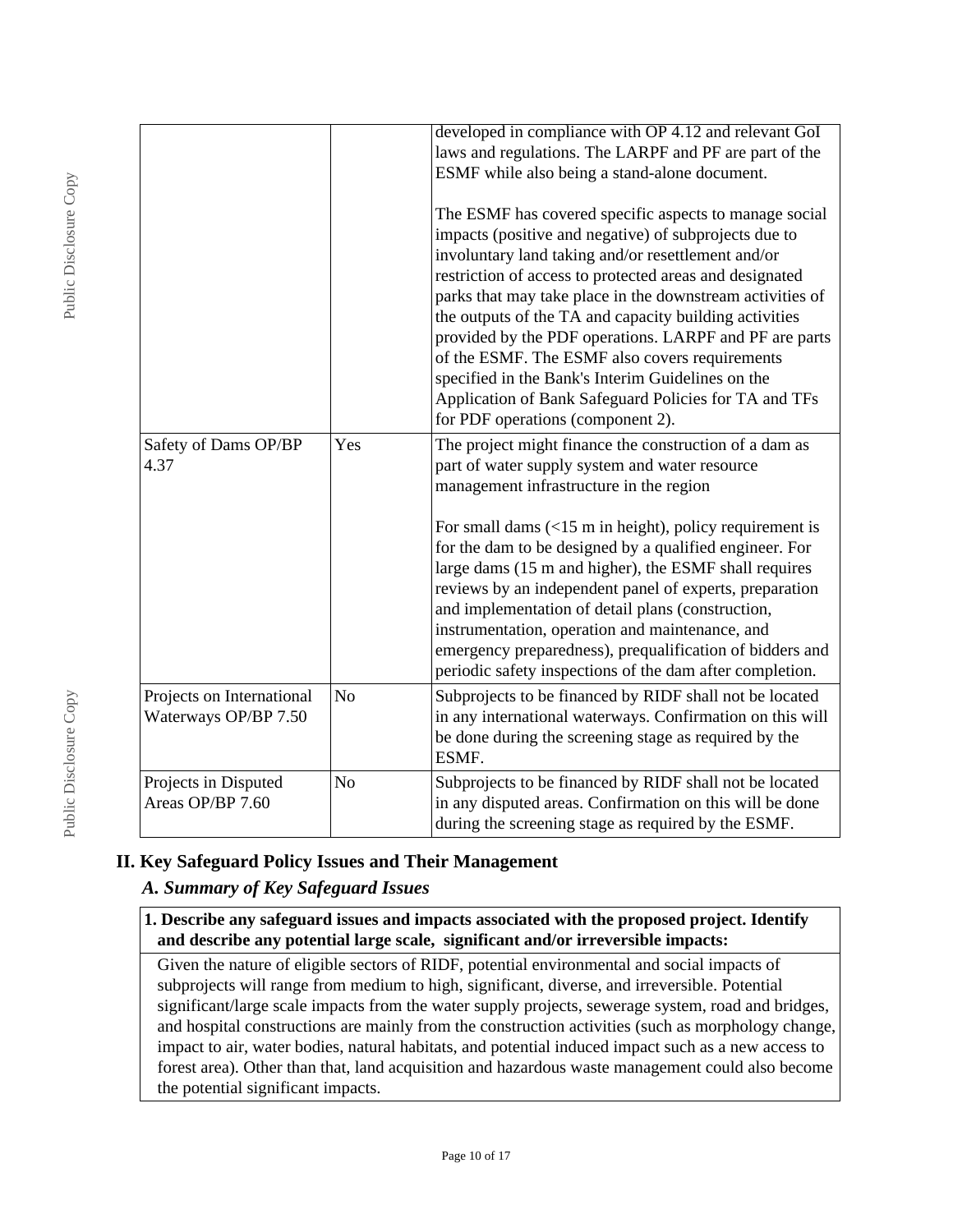The project shall also have likely social impacts other than land acquisition and resettlement such as influx of workers from outside the subproject site, temporary relocation for the traders of the markets, disturbance on access and livelihoods. Also there is possibility of cumulative impacts and other impacts related to linked activities funded by government or other donors and potential impacts of ancillary facilities such as quarry management.

As subprojects may be located anywhere in the country, IPs might be presence and affected in some sites particularly for large subprojects located in rural or remote areas such as regional roads. For Indigenous Peoples (IPs), the specific legal and regulatory frameworks are not yet in place, however relevant laws and regulations that address IPs exist.

Country system for safeguarding the large-scale, significant and irreversible environmental impacts of major infrastructure subproject are adequate, however implementation and enforcement remain weak. For land acquisition and/or resettlement, the legal and regulatory frameworks are in place, but consistent implementation remains a challenge, particularly for addressing relocation, impacts on livelihoods and squatters. If not well managed, conflicts around land rights, land acquisition and land administration may present a high risk to the future success of municipality/ districts infrastructure subprojects in Indonesia.

**2. Describe any potential indirect and/or long term impacts due to anticipated future activities in the project area:**

Potential indirect impacts from future activities in the subproject area are changes in morphology of the area from the construction activities and also potential changes to natural habitats especially for the proposed subprojects located in eastern parts of Indonesia. Potential long term or indirect social impacts due to new settlement development along the newly developed regional roads and bridges, change in livelihoods and access restrictions might also take place.

### **3. Describe any project alternatives (if relevant) considered to help avoid or minimize adverse impacts.**

No alternatives were assessed during project preparation as potential subprojects will not be identified until project implementation. However, the ESMF shall regulate that the ToR for feasibility studies and ToR ESIA will include option analysis. The task team will ensure that environmental and social considerations are properly taken into account for prefer option analysis.

# **4. Describe measures taken by the borrower to address safeguard policy issues. Provide an assessment of borrower capacity to plan and implement the measures described.**

The project triggers eight safeguards policies including: Environmental Assessment (OP 4.01), Natural Habitats (OP 4.04), Forests (OP 4.36), Pest Management (OP 4.09), Physical Cultural Resources (OP 4.11), Indigenous Peoples (OP 4.10), Involuntary Resettlement (OP 4.12) and Safety of Dams (OP 4.37).

PT. SMI has developed a single ESMF both for RIDF and PDF operations that specify the principles, procedures, requirements and institutional arrangements for screening, identifying impacts, defining the appropriate safeguards instruments, implementing them and monitoring the applications. PT. SMI will use the ESMF for all of its clients both for the RIDF and PDF operations regardless of financing/capital source (RIDF, government budget, and/or other donors, etc.) for a particular subproject receiving support from RIDF and/or PDF.

Recently, PT. SMI has developed ten principles of Environmental and Social Safeguards (ESS)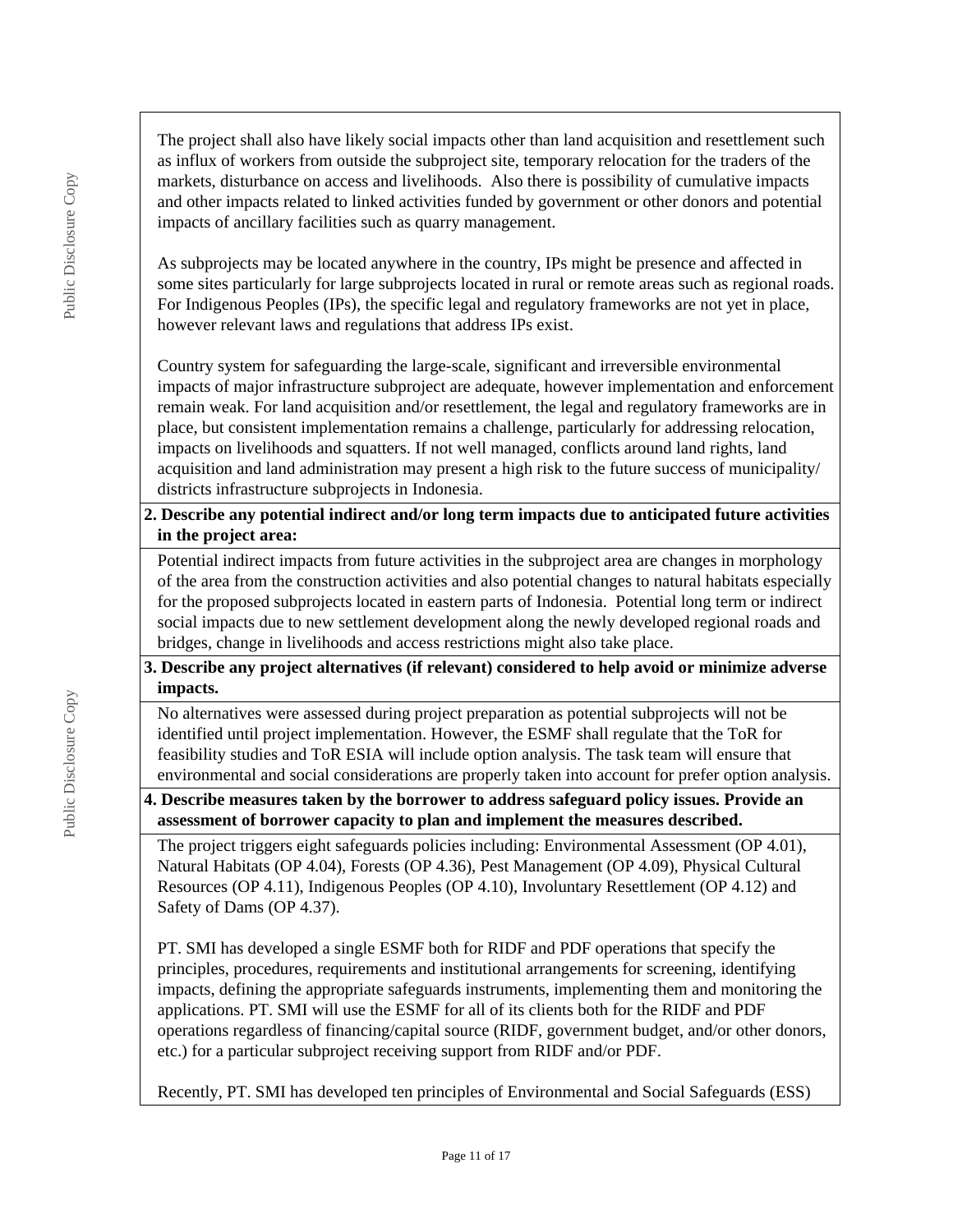similar to IFC Performance Standards for projects to be financed by multilateral financial resources. The ESMF has been developed in reference to this PT. SMI ESS along with relevant Indonesian regulations and World Bank safeguards policies. The ESMF also takes into account the Bank Interim Guidelines on the Application of Bank Safeguards Policies for TA and TFs, as well as Guidelines on Advisory Services, as relevant. The ESMF will be elaborated in the Operations Manual as a practical tool for PT. SMI and its LG clients.

In addition for RIDF operation, the ESMF also applies for PDF operation, to ensure that environmental and social safeguards are covered in preparing subproject documents. For instance, the TOR of a Feasibility Study (FS) will include the need for the consultant to prepare terms of reference for safeguards instruments in case that infrastructure investment takes place.

The draft ESMF has been consulted with relevant stakeholders on 21-22 June 2016, and the Bank will conduct the final review of the ESMF prior to the Project appraisal. The ESMF was disclosed in the PT. SMI website (www.ptsmi.co.id) on 15 June 2016. The draft ESMF has also been disclosed through the InfoShop on 18 July 2016 and will be updated once the final one is reviewed.

The following main aspects are to be covered by the ESMF:

a. Objectives, project components to be financed by the RIDF and PDF, organizational structure of SMI that shows the position of RIDF and PDF and operational linkage of the two, types of eligible sectors, type of subprojects in terms of level of preparedness, list of ineligible activities;

b. Safeguards policies triggered; WBG Environmental Health and Safety Guidelines; c. GOI Laws and regulations and gap assessment between the GOI laws and regulations and the triggered OPs; actions to address such gaps that are mainstreamed in the ESMF

d. Generic potential environmental and social impacts for eligible sectors

e. Process, procedures and requirements:

i. Screening of potential environment and social impacts;

ii. Subproject category

iii. Determination of specific safeguard plans/instruments to be prepared for subproject (ESIA/AMDAL, EMP/UKL-UPL, ECOPs, SOP),

iv. Screening and assessment and how to address ancillary facilities and potentially linked activities;

v. Screening and assessment of cumulative impacts following established methodology such as the IFC Good Practice Hand Book on Cumulative Impact Assessment;

vi. Preparation of safeguards instruments

f. Identifying whether the proposed subproject already has the required safeguards instruments; identify the necessary safeguards instruments needed versus those that have been available; review the gaps between the available instruments with the requirements specified in the ESMF; defining the scope and activities in the Corrective Action Plan; In the case a proposed subproject does not have any safeguards instruments, require the LGs to prepare the instruments in accordance with requirements specified in the ESMF;

g. Environmental Management Frameworks including guidance to prepare ESIA/AMDAL and UKL-UPL, Generic ECOPs, Pest Management, PCR Management Plan and Pest Management h. LARPF (including PF) and IPPF;

i. Stakeholders Analysis, Consultations;

j. Institutional arrangements for environmental and social safeguards management for screening, review/assess, approval, preparation and implementation of safeguards instruments,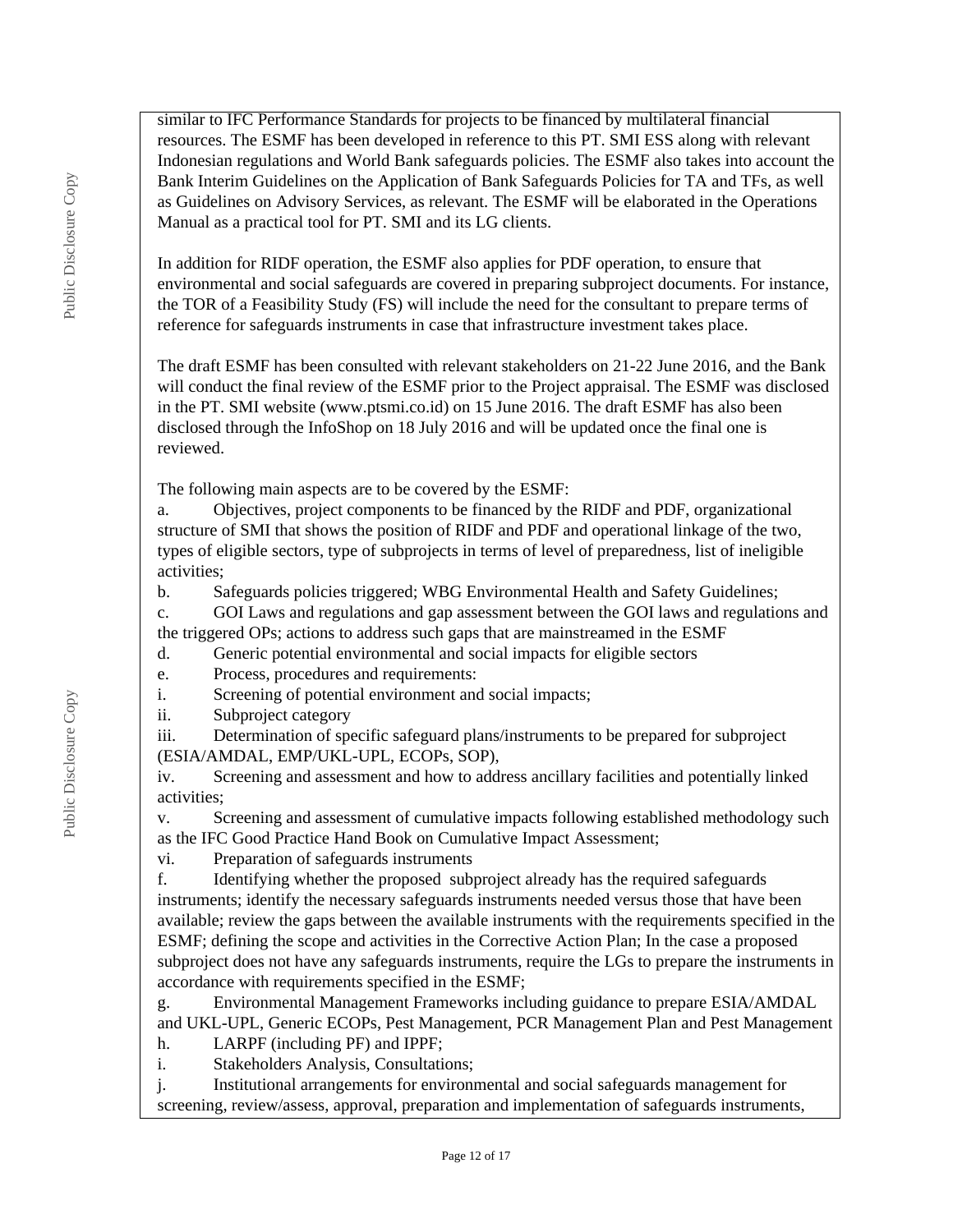monitoring and reporting

- k. Grievance Redress Mechanisms
- l. Disclosures

m. Capacity Building Assessment Plan, developed based on a safeguards institutional assessment for PT SMI and capacity of LGs. The institutional assessment of PT SMI and LGs will lead to the identification on the scope of capacity building program, resources and budget estimates for the RIDF and PDF operations.

n. Supervision and Monitoring of the implementation of safeguards instruments implemented by the local governments

Assessment of borrower capacity to plan and implement the measures described.

Previously, within the PT. SMI organizational structure, environmental and social management is mainly managed by the Environmental and Social Unit under the Risk Management Div ision. Since 24 March 2016, PT. SMI has a special division for safeguards called ESSBCM (Environmental and Social Safeguards Business Continuity Management) under the Risk Management Directorate. A senior environmental expert has been hired just recently, joining the junior environmental specialist who had been hired since last year. PT. SMI just hired a social safeguards expert. There is also pool of on-call consultants including environmental and social experts under the Project Advisory Division. With the RIDF lending facility and PDF operations to be established in the future, the current safeguards management of PT SMI is insufficient to manage the growing portfolio and project pipeline. The plan to improve its capacity is specified in the Business Plan of RIDF. The Business Plan of PT. SMI specifies that in the next five years, there will be a manager for social safeguards, and at least one full-timer senior social safeguards expert. In addition, PT. SMI will hire consulting firms, as needed, to help the RIDF and PDF business units in screening, carrying out due diligence assessment or appraising of the LGs and proposed subprojects, and guiding subnational governments in preparing and implementing social safeguards instruments and capacity building. Each environmental and social safeguards staff in ESSBCM will be given in-house training as well as outside PT. SMI at least once a year.

Key safeguards risks related to lack of capacity in preparing and implementing safeguards instruments, among both participating subnational governments and PT. SMI, have been identified. The most effective way to mitigate this risk is by providing intensive support and mentoring on safeguards implementation to PT. SMI. This will include advice on aspects including the subproject screening process, TORs for safeguards documents (ESIA, LARAP), the appraisal methodology, and also gap filling between Indonesia country systems and the Bank safeguards policies. As part of implementation support and capacity building for PT. SMI, similar to PT. IIIF, the Bank could consider to station one of its consultants to work closely with PT. SMI for about 6 months. Alternatively, a reputable firm having specialized safeguards staff could be hired to provide support to PT. SMI. The Bank will help deliver comprehensive safeguards training for PT. SMI to build their knowledge and capacity to apply and comply with Bank safeguard policies, in particular use of the project ESMF. At the same time, participating subnational governments will receive substantial support from PT. SMI through the PDF mechanism.

For the first five high-risk subprojects, the Bank will conduct joint appraisal and review together with PT. SMI prior to subproject approval. If found to be necessary during project implementation, this joint prior review approach could be extended to additional high-risk subprojects beyond the first five. As part of regular Bank supervision of project safeguards implementation, for medium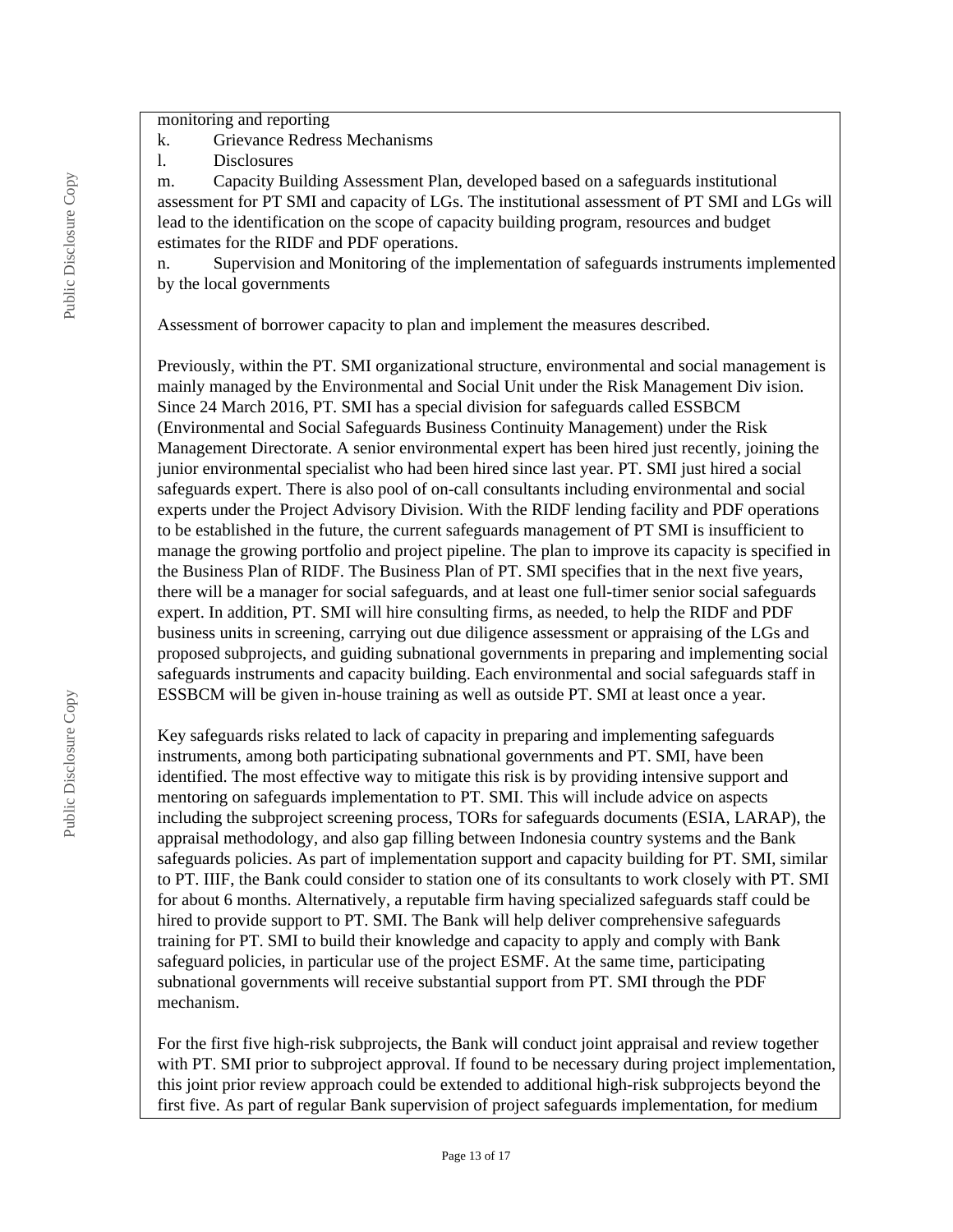and low-risk projects the Bank will monitor RIDF operations through post-review to ensure that the ESMF is consistently adhered to, and promptly initiate any corrective action as required

**5. Identify the key stakeholders and describe the mechanisms for consultation and disclosure on safeguard policies, with an emphasis on potentially affected people.**

The Ministry of Finance (MoF) is the Borrower while PT. SMI is the Implementing Agency (IA) for this project. RIDF and PDF will be housed at PT. SMI, within separate divisions.

PT. SMI is an infrastructure financing company which was established on 26 February 2009 as a state owned enterprise (SOE) with 100 percent shares owned by the Government of Indonesia through the MoF. PT. SMI plays an active role in facilitating infrastructure financing as well as preparing projects and serving advisory for infrastructure projects in Indonesia. Based on its original mandate, PT. SMI aims to finance commercially-viable projects including investments in toll road & bridges, transportation, oil and gas, telecommunication, waste management, electricity, irrigation and waterway, and water supply sectors. By mandate, PT. SMI provides financing for public-private partnership (PPPs) and private sector projects, however to-date this mandate has not been fully implemented due to rigidities in the pipeline for such projects.

PT. SMI is one of the key shareholders (with shares of 33.88 percent) in the Indonesia Infrastructure Financing Facility (IIFF), an independent business entity, which has been in full operations since 2011 and since then continued to have growing portfolio. PT. IIFF has an Operations Manual that includes an ESSF and SEMS which was developed in reference to IFC, World Bank and ADB Environmental and Social Safeguards Standards and Policies.

Other key stakeholders are the subnational governments that borrower from RIDF, as well as the main beneficiaries of the project i.e. the residents of those areas that will served by the infrastructure subprojects.

Mechanisms for consultation and disclosure on safeguards policies, especially on potentially affected people:

Stakeholder consultations on the draft of ESMF were held on June 21-22, 2016 in Jakarta and relevant inputs have been incorporated in the final drafts of ESMF. The ESMF was disclosed on PT. SMI website (www.ptsmi.co.id) and the Infoshop on 15 June and 18 July 2016 respectively. During the RIDF and PDF operations, mechanisms of public consultations and disclosures for subprojects are specified in the ESMF. In principle, subnational governments receiving support from the RIDF lending facility and TA of the PDF will have to carry out public consultations in relation to subproject preparation (including preparation of safeguards instruments), construction, and operations. Safeguards instruments should be disclosed on the website of the respective subnational government and on PT. SMI website.

### *B. Disclosure Requirements*

| <b>Environmental Assessment/Audit/Management Plan/Other</b>                                                 |                          |  |  |  |
|-------------------------------------------------------------------------------------------------------------|--------------------------|--|--|--|
| Date of receipt by the Bank                                                                                 | $15$ -Jun-2016           |  |  |  |
| Date of submission to InfoShop                                                                              | $17 - \text{Jun} - 2016$ |  |  |  |
| For category A projects, date of distributing the Executive<br>Summary of the EA to the Executive Directors |                          |  |  |  |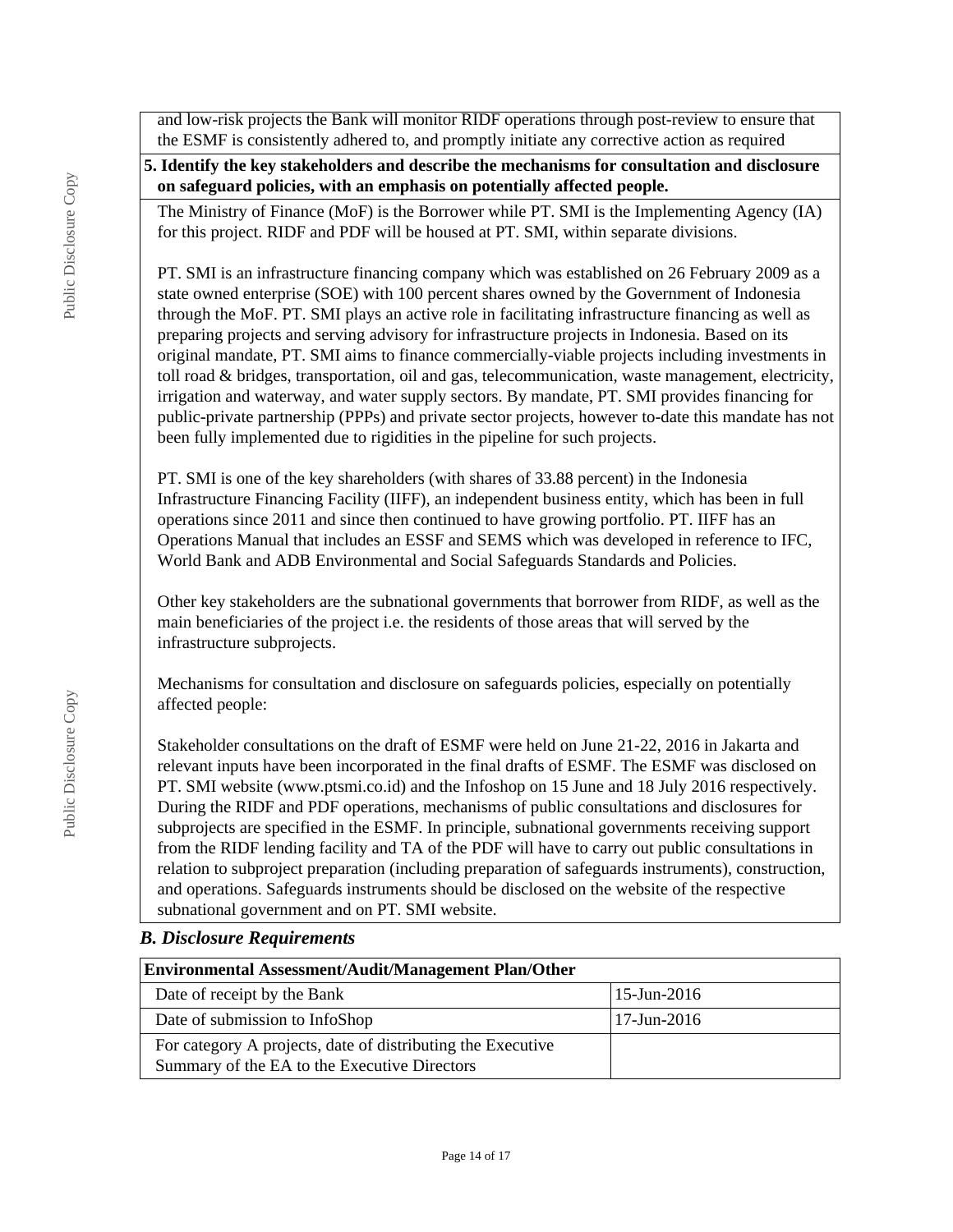| "In country" Disclosure                                                                                                                                                                                              |             |
|----------------------------------------------------------------------------------------------------------------------------------------------------------------------------------------------------------------------|-------------|
| Indonesia                                                                                                                                                                                                            | 15-Jun-2016 |
| Comments:                                                                                                                                                                                                            |             |
| <b>Resettlement Action Plan/Framework/Policy Process</b>                                                                                                                                                             |             |
| Date of receipt by the Bank                                                                                                                                                                                          | 15-Jun-2016 |
| Date of submission to InfoShop                                                                                                                                                                                       | 17-Jun-2016 |
| "In country" Disclosure                                                                                                                                                                                              |             |
| Indonesia                                                                                                                                                                                                            | 15-Jun-2016 |
| Comments:                                                                                                                                                                                                            |             |
| <b>Indigenous Peoples Development Plan/Framework</b>                                                                                                                                                                 |             |
| Date of receipt by the Bank                                                                                                                                                                                          | 15-Jun-2016 |
| Date of submission to InfoShop                                                                                                                                                                                       | 17-Jun-2016 |
| "In country" Disclosure                                                                                                                                                                                              |             |
| Indonesia                                                                                                                                                                                                            | 15-Jun-2016 |
| Comments:                                                                                                                                                                                                            |             |
| <b>Pest Management Plan</b>                                                                                                                                                                                          |             |
| Was the document disclosed prior to appraisal?                                                                                                                                                                       | <b>NA</b>   |
| Date of receipt by the Bank                                                                                                                                                                                          | NA          |
| Date of submission to InfoShop                                                                                                                                                                                       | NA          |
| "In country" Disclosure                                                                                                                                                                                              |             |
|                                                                                                                                                                                                                      |             |
| Comments:                                                                                                                                                                                                            |             |
| If the project triggers the Pest Management and/or Physical Cultural Resources policies, the<br>respective issues are to be addressed and disclosed as part of the Environmental Assessment/<br><b>Audit/or EMP.</b> |             |

**If in-country disclosure of any of the above documents is not expected, please explain why:**

*C. Compliance Monitoring Indicators at the Corporate Level*

| <b>OP/BP/GP 4.01 - Environment Assessment</b>                                                                                                                                             |                            |                                    |     |  |
|-------------------------------------------------------------------------------------------------------------------------------------------------------------------------------------------|----------------------------|------------------------------------|-----|--|
| Does the project require a stand-alone EA (including EMP)<br>report?                                                                                                                      | Yes $\lceil \times \rceil$ | Nof                                | NA  |  |
| If yes, then did the Regional Environment Unit or Practice<br>Manager (PM) review and approve the EA report?                                                                              | Yes $\lceil \times \rceil$ | No $\lceil$                        | NA. |  |
| Are the cost and the accountabilities for the EMP incorporated<br>in the credit/loan?                                                                                                     | Yes $\lceil \times \rceil$ | No $\lceil$                        | NA. |  |
| <b>OP/BP 4.04 - Natural Habitats</b>                                                                                                                                                      |                            |                                    |     |  |
| Would the project result in any significant conversion or<br>degradation of critical natural habitats?                                                                                    | $Yes \lceil$               | $\text{No}$ $\lceil \times \rceil$ | NA. |  |
| If the project would result in significant conversion or<br>degradation of other (non-critical) natural habitats, does the<br>project include mitigation measures acceptable to the Bank? | Yes $\lceil \times \rceil$ | No [                               | NA. |  |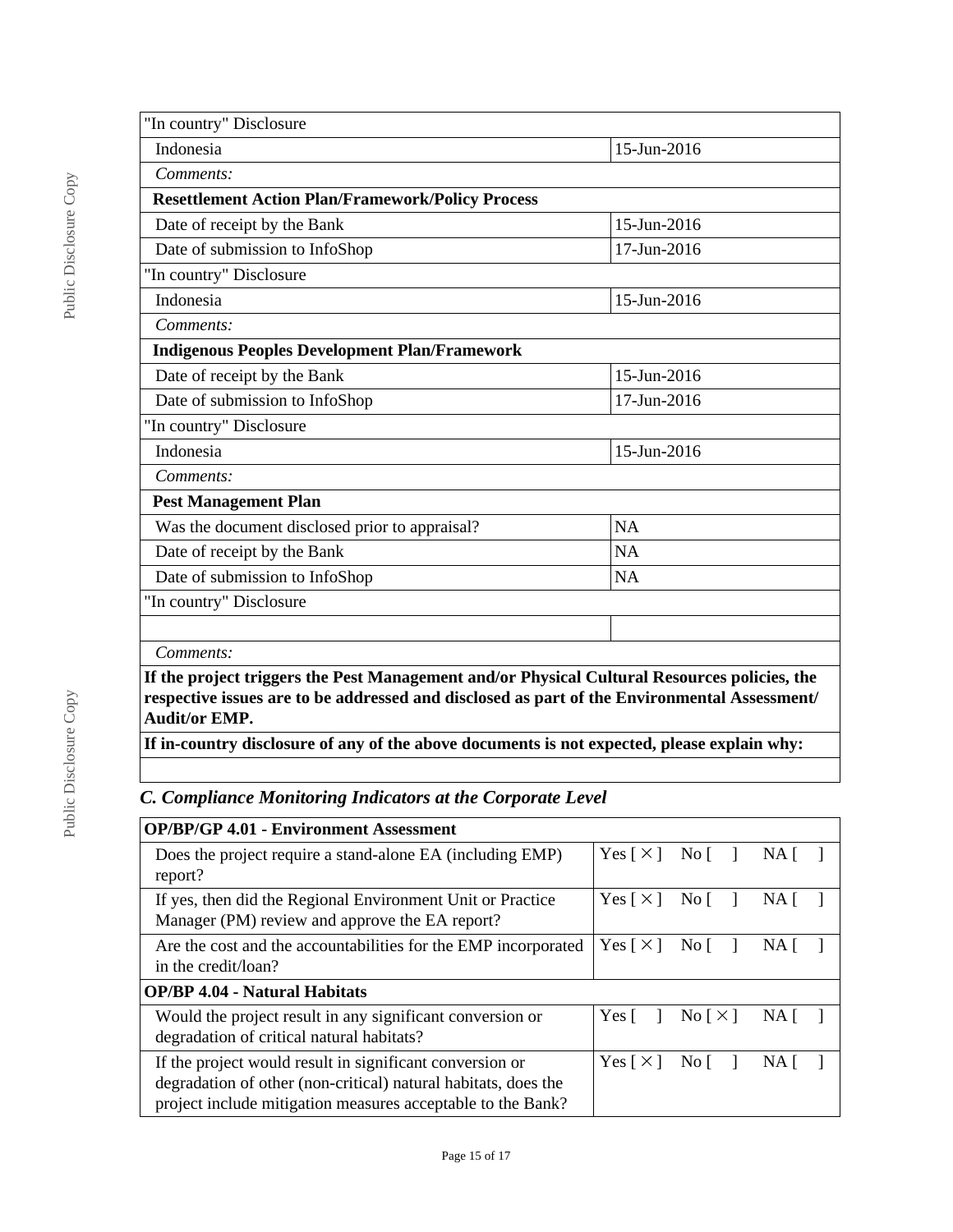| <b>OP 4.09 - Pest Management</b>                                                                                                                                                                              |                                |                                           |                                    |
|---------------------------------------------------------------------------------------------------------------------------------------------------------------------------------------------------------------|--------------------------------|-------------------------------------------|------------------------------------|
| Does the EA adequately address the pest management issues?                                                                                                                                                    | Yes [ $\times$ ]               | No [<br>1                                 | NA <sub>[</sub> ]                  |
| Is a separate PMP required?                                                                                                                                                                                   | Yes $\lceil$<br>$\overline{1}$ | No [ $\times$ ]                           | $NA$ [<br>$\overline{\phantom{a}}$ |
| If yes, has the PMP been reviewed and approved by a<br>safeguards specialist or PM? Are PMP requirements included<br>in project design?If yes, does the project team include a Pest<br>Management Specialist? | Yes $\lceil$<br>1              | No [<br>$\mathbf{I}$                      | NA[X]                              |
| <b>OP/BP 4.11 - Physical Cultural Resources</b>                                                                                                                                                               |                                |                                           |                                    |
| Does the EA include adequate measures related to cultural<br>property?                                                                                                                                        | Yes [ $\times$ ]               | No [                                      | $NA$ [ ]                           |
| Does the credit/loan incorporate mechanisms to mitigate the<br>potential adverse impacts on cultural property?                                                                                                | Yes [ $\times$ ]               | No [<br>$\mathbf{I}$                      | NA <sub>[</sub> ]<br>-1            |
| <b>OP/BP 4.10 - Indigenous Peoples</b>                                                                                                                                                                        |                                |                                           |                                    |
| Has a separate Indigenous Peoples Plan/Planning Framework<br>(as appropriate) been prepared in consultation with affected<br>Indigenous Peoples?                                                              | Yes $\lceil \times \rceil$     | $\overline{N}$ o [ ]                      | NA <sub>1</sub><br>$\mathbf{1}$    |
| If yes, then did the Regional unit responsible for safeguards or<br>Practice Manager review the plan?                                                                                                         | Yes $[\times]$ No $[\ ]$       |                                           | $NA$ [ ]                           |
| If the whole project is designed to benefit IP, has the design<br>been reviewed and approved by the Regional Social<br>Development Unit or Practice Manager?                                                  | Yes $\lceil \quad \rceil$      | $\Box$<br>$\overline{N}$ o $\overline{[}$ | NA[X]                              |
| <b>OP/BP 4.12 - Involuntary Resettlement</b>                                                                                                                                                                  |                                |                                           |                                    |
| Has a resettlement plan/abbreviated plan/policy framework/<br>process framework (as appropriate) been prepared?                                                                                               |                                | Yes $[\times]$ No $[\ ]$                  | $NA \lceil \rceil$                 |
| If yes, then did the Regional unit responsible for safeguards or<br>Practice Manager review the plan?                                                                                                         | Yes $[\times]$ No [            | $\Box$                                    | $NA$ [ ]                           |
| Is physical displacement/relocation expected?                                                                                                                                                                 | Yes $\lceil \quad \rceil$      | No [                                      | TBD $[\times]$                     |
| Provided estimated number of people to be affected                                                                                                                                                            |                                |                                           |                                    |
| Is economic displacement expected? (loss of assets or access to $\begin{bmatrix} \text{Yes} \\ \text{Yes} \end{bmatrix}$ )<br>assets that leads to loss of income sources or other means of<br>livelihoods)   |                                | No <sub>[</sub> ]<br>$\mathbf{I}$         | TBD $[X]$                          |
| Provided estimated number of people to be affected                                                                                                                                                            |                                |                                           |                                    |
| <b>OP/BP 4.36 - Forests</b>                                                                                                                                                                                   |                                |                                           |                                    |
| Has the sector-wide analysis of policy and institutional issues<br>and constraints been carried out?                                                                                                          | Yes $\lceil \quad \rceil$      | $\text{No} \lceil \times \rceil$          | $NA \lceil \rceil$                 |
| Does the project design include satisfactory measures to<br>overcome these constraints?                                                                                                                       | Yes $[\times]$ No $[\ ]$       |                                           | $NA$ [ ]                           |
| Does the project finance commercial harvesting, and if so,<br>does it include provisions for certification system?                                                                                            | Yes $\lceil \quad \rceil$      | $Nof$ ]                                   | NA[X]                              |
| <b>OP/BP 4.37 - Safety of Dams</b>                                                                                                                                                                            |                                |                                           |                                    |
| Have dam safety plans been prepared?                                                                                                                                                                          | Yes [                          | No <sub>[</sub> ]<br>$\mathbf{I}$         | NA[X]                              |